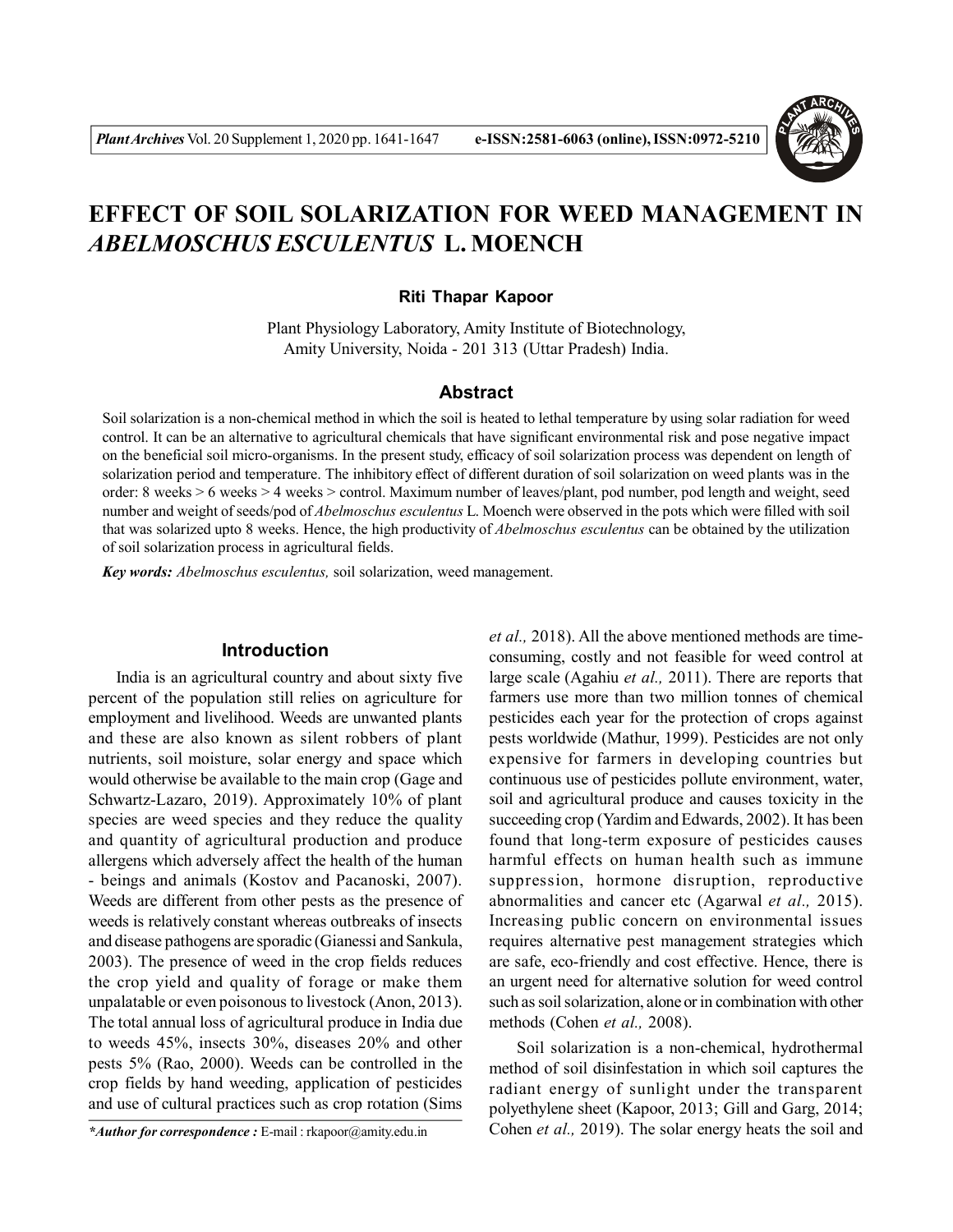when the soil moisture is adequate inside the polythene sheet, heat pasteurizes the soil and kills the harmful pests but leaves the intact population of beneficial soil microbes which promotes the plant growth (Lombardo *et al.,* 2012). The utilization of soil solarization technique for controlling weeds is a potential step to reduce the dependence on chemicals and synthetic pesticides (Ghosh and Dolai, 2014). In India, abundant solar radiation is available almost round the year but the practice of soil solarization is not popular in farming communities. Gill *et al.,* (2013) reported that soil solarization is a safe pest management practice for small and marginal farmers as it has potential to increase the crop yield.

*Abelmoschus esculentus* L. is commonly known as okra, ladies finger or bhindi. Bhindi is a warm season vegetable crop and it belongs to the family Malvaceae. Okra is a nutritious vegetable as it contains fiber, vitamins and minerals such as calcium, iron and potassium etc. Okra contains flavonoid antioxidants such as betacarotene, xanthine and lutein (Akanbi *et al.,* 2010). The mucilage present in the pods of *Abelmoschus esculentus* L. has several medicinal properties and it can be used as emollient, laxative and expectorant (Khan *et al.,* 2000). Okra is known to aid in prevention of several diseases such as diabetes, high cholesterol level, constipation, asthma and colon cancer etc. Weeds are the major constraint in the production of *Abelmoschus esculentus* L. as the yield loss in okra due to weeds varied from 40 to 80% depending on the type of weed flora and their stage (Sharma and Patel, 2011). The uncontrolled weed growth reduces pod yield in okra by 88-93% as compared to weed free crop (Melifonwu, 1999). Earlier workers have reported the use of soil solarization technique in reducing weed population (Gill *et al.,* 2009) but unfortunately no work has been done to study the effect of soil solarization process for weed control in okra. Keeping this in view, the present work was carried out to study the effect of different solarization period (4, 6 and 8 weeks) on the weeds present in the soil used for the cultivation of okra and impact of different solarization period on the growth and productivity of *Abelmoschus esculentus*.

# **Materials and methods**

The present experiment was conducted in the Plant Physiology Laboratory, Amity Institute of Biotechnology, Amity University, Noida, India.

#### **Experimental design**

#### **Soil solarization treatment**

Soil samples were collected from two different sites,

mixed properly and passed through a 2 mm sieve in order to give uniform sample. The four plots were prepared in which one plot was kept as control (unsolarized) and three different plots were kept for solarization process for 4,6 and 8 weeks respectively. The fertilizer NPK was also added in the plots. A clear and transparent polythene sheet  $(1 \text{ mil} = 0.001 \text{ inch or } 0.025 \text{ mm thickness})$  was used for solarization process as thin polythene sheet provides better heating. The soil used for solarization process was free of clods and crop debris and it was thoroughly watered to a depth of 12-15 inches because wet soil conducts heat better than dry soil (Kapoor, 2013). The polythene sheet for soil solarization process was tightly applied on the soil surface to minimize air gaps and damage from wind. The polythene sheet was regularly inspected and entry into the plots covered with polythene sheet was avoided.

#### **Assessment of soil temperature**

During solarization, soil temperature was recorded continuously once a day (at 12:00 PM) for 8 weeks at 5 and 10 cm depth respectively by using a digital electronic thermometer. The plastic sheet was removed after 4, 6 and 8 weeks respectively of solarization period and treated soil was kept in black polythene bags for further use.

#### **Pot study**

Certified, healthy and uniform seeds of okra (*Abelmoschus esculentus* L. Moench var. Pusa Makhmali) were procured from Indian Agricultural Research Institute (IARI), New Delhi. Seeds of okra were thoroughly washed with tap water to remove dirt and dust for 5 min. The okra seeds were surface sterilized with 10:1 distilled water/ bleach (commercial NaOCl) solution for 5 min to avoid microbial contamination and then washed 6 - 7 times with distilled water (ISTA, 2008). Thirty seeds were divided into three replicates of 10 seeds each and seeds were soaked for 12 hours in distilled water before sowing.

The earthen pots of 25 cm deep and 25 cm in diameter were filled with equal weights of 12 kg of sandy loam soil. The NPK fertilizer was also added in the soil. Ten viable seeds of okra (*Abelmoschus esculentus* L. Moench var. Pusa Makhmali) per pot were sown about 3 cm deep in the pots and thin layer of soil was applied. The plants were thinned to five plants per pot at 12 DAS (days after sowing) and crop was irrigated every second day during summer season.

#### **Identification of weed**

Regular observation was made to study the presence of weed both in unsolarized (control) and solarized pots.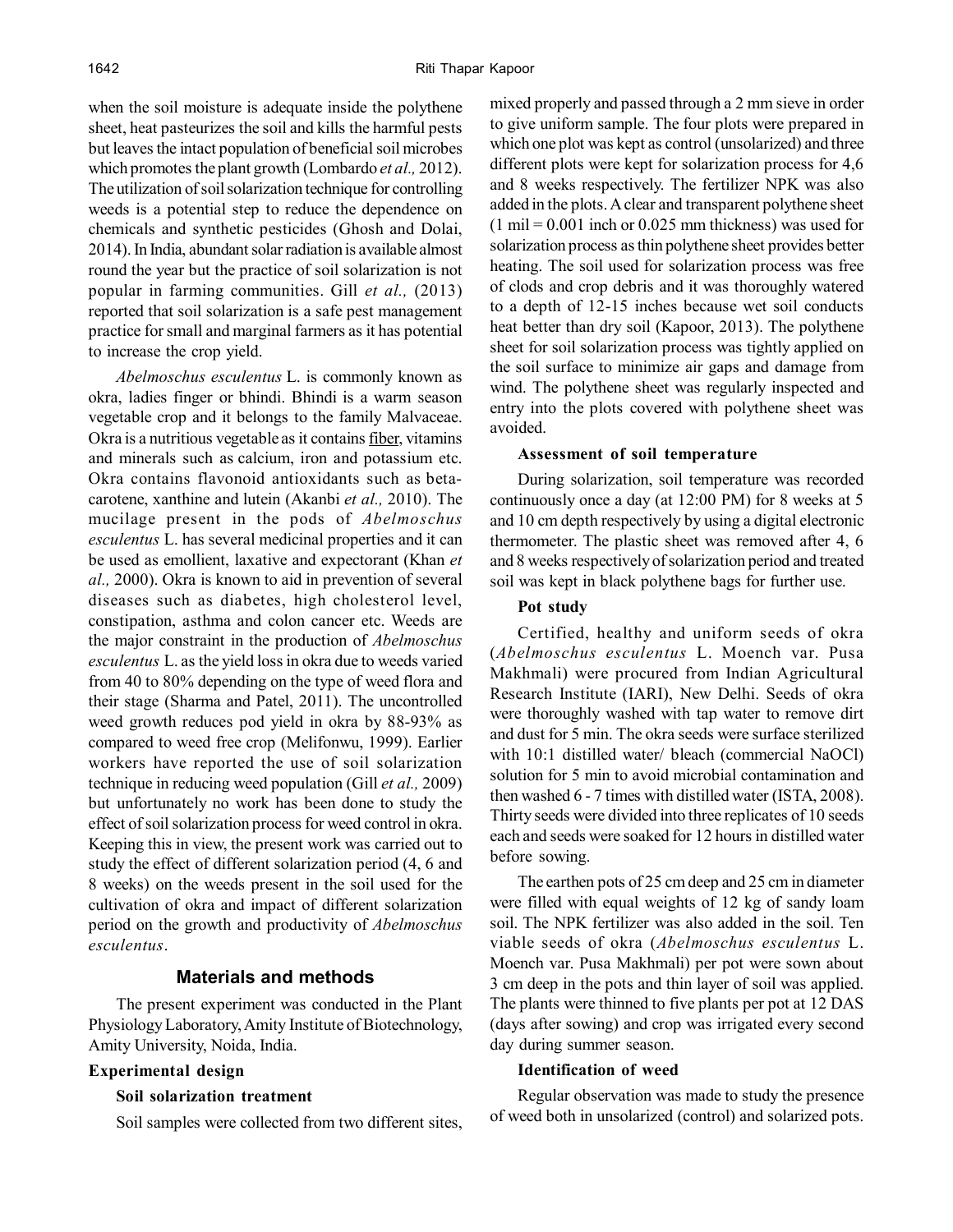### **Growth parameters**

The different growth parameters of *Abelmoschus esculentus* L. Moench var. Pusa Makhmali such as number of leaves/plant, pod length, height of the plant, pod weight, seed number/pod and seed weight/pod were recorded at 45 DAS which were grown in unsolarized (control) and solarized soil (4, 6 and 8 weeks) respectively.

# **Statistical analysis**

All the experiments were carried out in triplicate. One way ANOVA was carried out for all the data generated from the experiment using GPIS package (GRAPHPAD, California, USA).

# **Results and Discussion**

In the present study, four plots were prepared in which one plot was kept as control (unsolarized) and three different plots were kept for solarization process for 4, 6 and 8 weeks respectively. The effect of different period of soil solarization was studied on the weed population in *Abelmoschus esculentus* L. Moench. The maximum soil temperature was reported at a depth of 5 cm in comparison to 10 cm of the soil after different duration of soil solarization (Fig. 1). At 5 cm depth, highest soil



**Fig. 1:** Measurement of temperature at different depths of control (unsolarized) and solarized soil.

Where  $T_1$ ,  $T_2$  and  $T_3$  indicate soil solarization treatment for 4, 6 and 8 weeks respectively.

temperature 54<sup>0</sup>C was observed under polyethylene sheet covered plots after 8 weeks whereas it was only  $35^{\circ}$ C in the control plots. At 10 cm depth, maximum soil temperature 47<sup>0</sup>C was observed after 8 weeks whereas it was only  $29^{\circ}$ C in the control plots. In both depths, soil temperature was higher in solarized plots as compared to unsolarized (control) plot.

The weeds such as *Avena fatua, Amaranthus spinosus, Chenopodium album, Convolvulus arvensis, Cynodon dactylon, Cyperus rotundus, Digera arvensis, Echinochloa colona, Parthenium hysterophorus* and *Sorghum halepense* were observed in the control (unsolarized) pots cultivated with okra seeds (Table 1). After 4 weeks of soil solarization, *Avena fatua, Cynodon dactylon, Cyperus rotundus* and *Parthenium hysterophorus* were observed but after 6 weeks of soil solarization only *Cynodon dactylon* and *Parthenium hysterophorus* weeds were observed with less number of weed seedlings. No weeds were observed in the pots containing soil which was solarized upto 8 weeks (Table 2). The eight weeks duration of soil solarization was regarded as the best treatment as it completely reduced weed seedlings in comparison to the untreated control. It has been observed that higher weed infestation brings severe competition for light which may reduce stomata number, photosynthetic ability of the crop and crop yield (Fabro and Rhodes, 1980).

The different growth parameters of *Abelmoschus esculentus* such as number of seedlings/pot, number of leaves/plant, height of the plant, pod length and weight, seed number/pod and seed weight/pod were analyzed at 45 DAS in the pots treated with solarized and unsolarized (control) soil. The soil solarization for 8 weeks increased the okra yield and it was effective for controlling the weeds. Maximum number of weed seedlings were observed in control pots (Fig. 2).

The number of leaves/plant was significantly reduced in control and it may be due to the competition of crop

| S.No.            | Weed                    | <b>Common name</b> | <b>Plant Family</b> | <b>Growth of weed</b>  |
|------------------|-------------------------|--------------------|---------------------|------------------------|
|                  | Avenafatua              | Wild oat           | Poaceae             | Annual grass           |
| $\overline{2}$ . | Amaranthusspinosus      | Thorny amaranth    | Amaranthaceae       | Annual broad leaf weed |
| 3.               | Chenopodium album       | Bathua             | Chenopodiaceae      | Annual weed            |
| 4.               | Convolvulus arvensis    | Bind weed          | Convolvulaceae      | Perennial herb         |
| 5.               | Cynodondactylon         | Bermuda grass      | Poaceae             | Perennial grass        |
| 6.               | Cyperusrotundus         | Nut sedge          | Cyperaceae          | Perennial sedge        |
| 7.               | Digeraarvensis          | Lesua              | Amaranthaceae       | Annual weed            |
| 8.               | Echinochloacolona       | Jungle ricegrass   | Poaceae             | Annual grass           |
| 9.               | Partheniumhysterophorus | Gajarghans         | Asteraceae          | Annual weed            |
| 10.              | Sorghum halepense       | Johnson grass      | Poaceae             | Perennial grass        |

**Table 1:** Type of a weed present in unsolarized and solarized soil.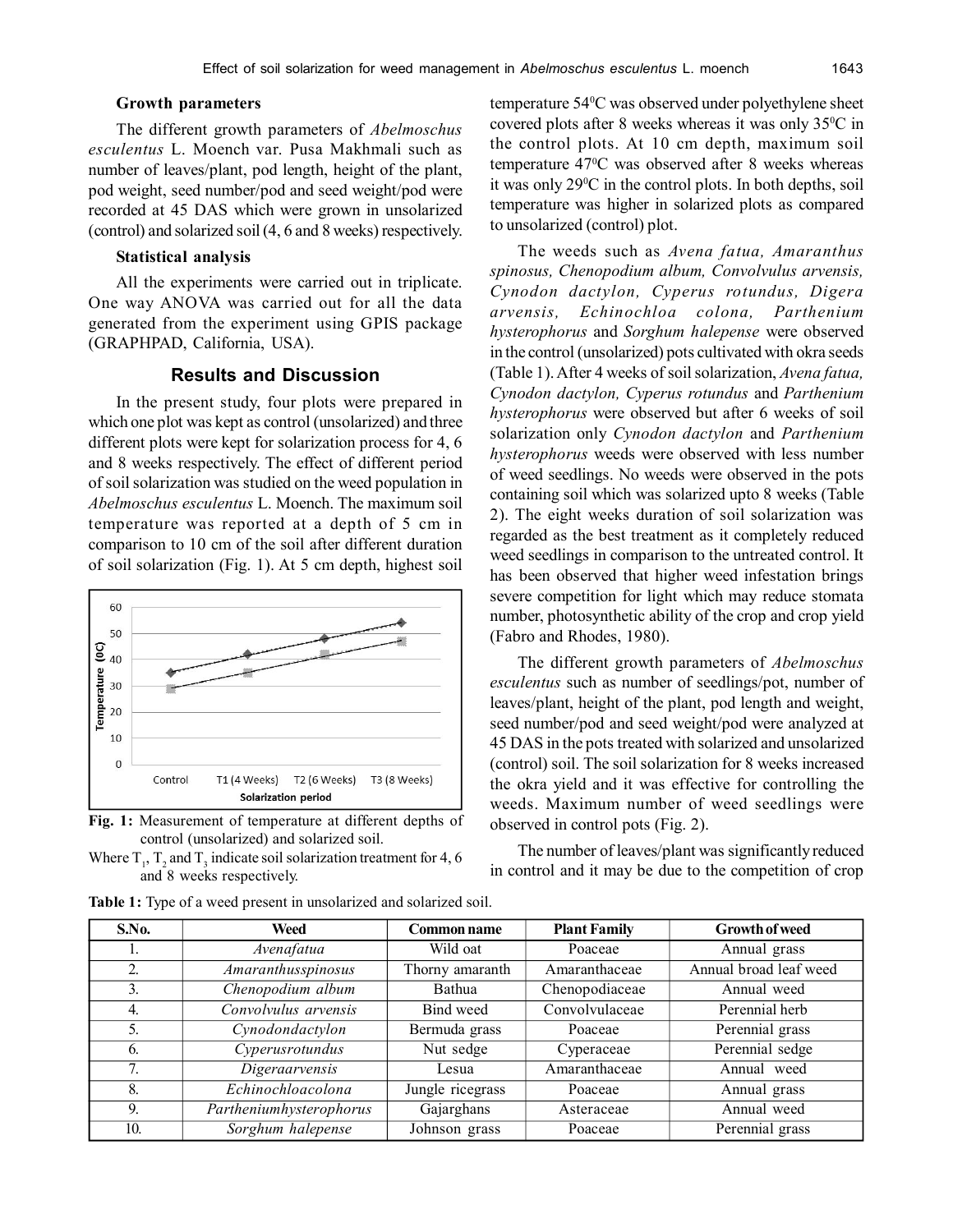| <b>S.No.</b>   | Weed                      | Degree of occurrence of weeds |                |                          |                          |  |
|----------------|---------------------------|-------------------------------|----------------|--------------------------|--------------------------|--|
|                |                           | Control(Unsolarized soil)     | $T1$ (4 weeks) | T <sub>2</sub> (6 weeks) | T <sub>3</sub> (8 weeks) |  |
| 1.             | Avenafatua                | $++$                          | $^{++}$        |                          |                          |  |
| 2.             | <b>Amaranthusspinosus</b> | $++$                          |                |                          |                          |  |
| $\mathfrak{Z}$ | Chenopodium album         | $++$                          |                |                          |                          |  |
| 4.             | Convolvulus arvensis      | $++$                          |                |                          |                          |  |
| 5 <sub>1</sub> | Cynodondactylon           | $++$                          | $^{++}$        | $^{+}$                   |                          |  |
| 6.             | Cyperusrotundus           | $++$                          | $^{++}$        |                          |                          |  |
| 7.             | Digeraarvensis            | $++$                          |                |                          |                          |  |
| 8.             | Echinochloacolona         | $++$                          |                |                          |                          |  |
| 9.             | Partheniumhysterophorus   | $++$                          | $^{++}$        | $+$                      |                          |  |
| 10.            | Sorghum halepense         | $++$                          |                |                          |                          |  |

**Table 2:** Intensity of the weeds present in unsolarized and solarized soil.

Where  $T_1$ ,  $T_2$  and  $T_3$  indicate soil solarization treatment for 4, 6 and 8 weeks respectively. Signs such as  $=$  No weed,  $+$  = Low weed occurrence,  $++$  = Medium weed occurrence,  $++$  = High weed occurrence



**Fig. 2:** Weed biomass in control (unsolarized) and solarized soil cultivated with *Abelmoschus esculentus* L.

Where  $T_1$ ,  $T_2$  and  $T_3$  indicate soil solarization treatment for 4, 6 and 8 weeks respectively.

seeds with weed seeds*.* Significant increase 12, 25 and 75% in leaf number/plant was observed in  $T_1$ ,  $T_2$  and  $T_3$ treatment respectively over the control plants. The increase in pod length in  $T_1$ ,  $T_2$  and  $T_3$  treatment was 12.16, 24.32 and 48.65% respectively over the control (Table 3). Growth of the plants can be determined best by taking plant height into consideration. The plant height exhibited increasing trend in treatment over control. A significant increase in plant height 8.69, 17.39 and 21.74% was observed in  $T_1$ ,  $T_2$  and  $T_3$  treatment respectively over control okra plants. The pod weight was also increased in treatment with maximum increase  $41.55\%$  in T<sub>3</sub> treatment. The increase in number of okra seeds/pod was observed 12, 24 and 36% with  $T_1$ ,  $T_2$  and  $T_3$  treatment respectively. Maximum 74.77% increase in seed weight/ pod was observed in  $T_3$  treatment over control.

The total biomass and yield of *Abelmoschus esculentus* L. was higher in the pots containing solarized soil in comparison to unsolarized soil (Figure-3 and 4). The inhibitory effect of different duration of soil solarization on weeds in the pots cultivated with *Abelmoschus esculentus* L. seeds was in the order: 8 weeks  $> 6$  weeks  $> 4$  weeks  $>$  control.

Temperature has a significant influence on physiological and biochemical processes of plants. During solarization period approximately 85-95% of radiation from

| S. No. | <b>Growth parameters</b>  | <b>Control</b>          | <b>Duration of solarization (Weeks)</b> |                                        |                                              |
|--------|---------------------------|-------------------------|-----------------------------------------|----------------------------------------|----------------------------------------------|
|        |                           |                         | $T1(4 \text{ Weeks})$                   | $T1(6 \text{ Weeks})$                  | $T3(8 \text{ Weeks})$                        |
|        | Plant height (cm)         | $46^a \pm 0.18$         | $50^a \pm 0.23(8.69)$                   | $54^a \pm 0.67(17.39)$                 | $56^a \pm 0.95(21.74)$                       |
| 2.     | Leaf number / plant       | $8^{\circ} \pm 0.04$    | $9^\circ \pm 0.07(12.5)$                | $10^{\circ} \pm 0.09(25)$              | $14^a \pm 0.10(75)$                          |
| 3.     | Pod length/pod (cm)       | $7.4^b \pm 0.03$        | $8.3^{\circ} \pm 0.09(12.16)$           | $9.2^{\circ} \pm 0.16(24.32)$          | $11^a \pm 0.28(48.65)$                       |
| 4.     | Pod diameter (cm)         | $7.2^b \pm 0.01$        | $8.1^{\circ} \pm 0.03(12.5)$            | $8.4^{\circ} \pm 0.07(16.67)$          | $8.8^{\circ} \pm 0.09(22.22)$                |
| 5.     | Pod weight $(g)$          | $9.82^{\circ} \pm 0.08$ | $10.76^{\circ} \pm 0.10(9.57)$          | $\sqrt{12.73^{\circ} \pm 0.21(29.63)}$ | $\overline{13.90^{\circ} \pm 0.57(41.55)}$   |
| 6.     | Number of pods/plant      | $4.8^d \pm 0.02$        | $5.2^b \pm 0.05(8.33)$                  | $5.9^d \pm 0.06(22.92)$                | $6.8^{\circ} \pm 0.08(41.67)$                |
| 7.     | Seed number/pod           | $25^a \pm 0.09$         | $28^a \pm 0.15(12)$                     | $31^a \pm 0.27(24)$                    | $34^a \pm 0.86(36)$                          |
| 8.     | Seed weight $/$ pod $(g)$ | $2.18^{d} \pm 0.02$     | $3.05^b \pm 0.04(39.91)$                | $3.24^{\text{d}} \pm 0.06(48.62)$      | $\overline{3.81}$ <sup>d</sup> ± 0.09(74.77) |

**Table 3:** Effect of soil solarization on the growth parameters of *Abelmoschus esculentus* L. Moench at 45 DAS.

Values are mean of three replicates  $\pm$  sem.

Figures in parentheses indicate percent stimulation over control.

Where  $T_1$ ,  $T_2$  and  $T_3$  indicate soil solarization treatment for 4, 6 and 8 weeks respectively. Different letters in each group show significant differences at P < 0.05.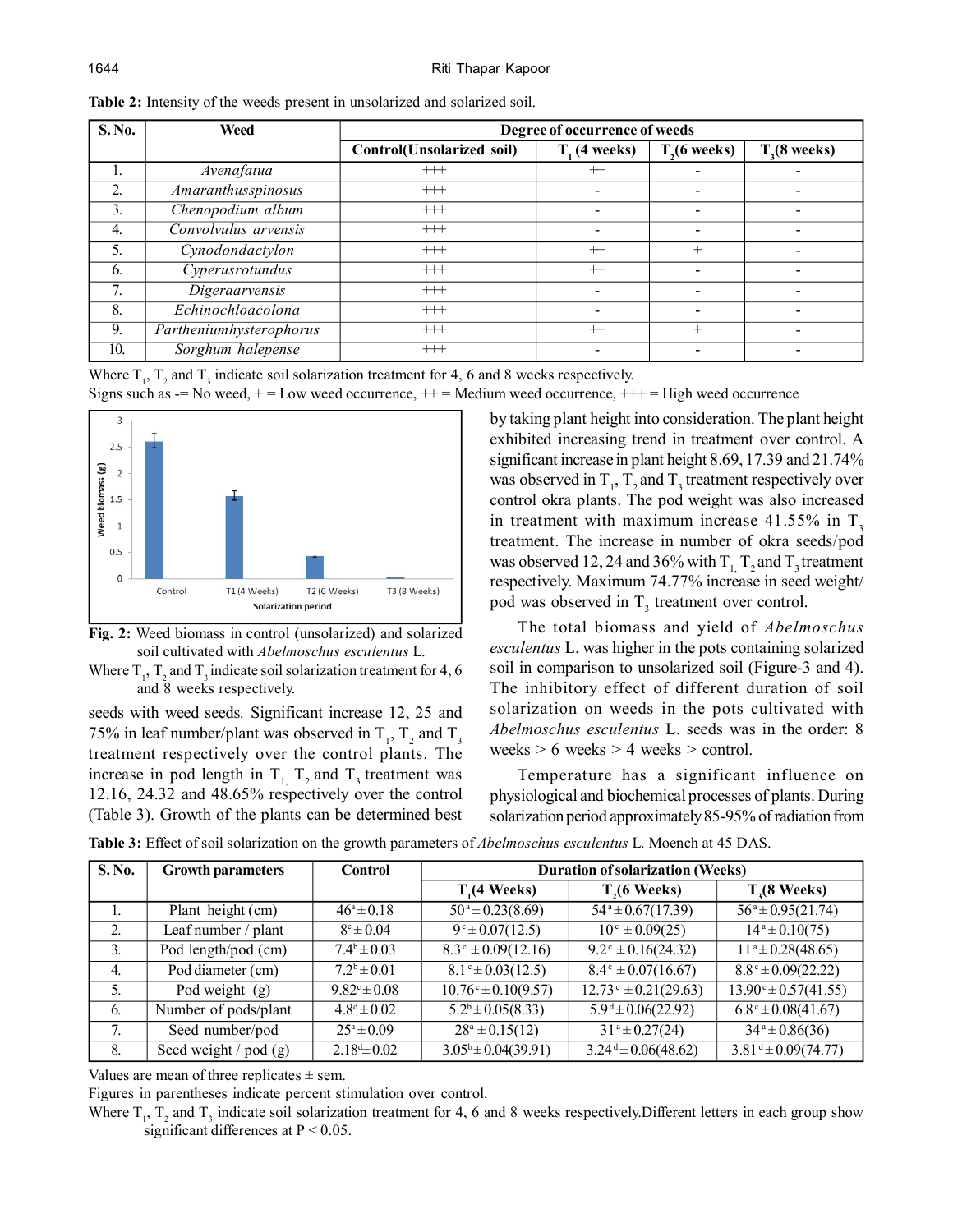

**Fig. 3:** Total biomass of *Abelmoschus esculentus* L. in control (unsolarized) and solarized soil.

Where  $T_1$ ,  $T_2$  and  $T_3$  indicate soil solarization treatment for 4, 6 and 8 weeks respectively.



**Fig. 4:** Yield (g/ plant) of *Abelmoschus esculentus* L. in control (unsolarized) and solarized soil.

Where  $T_1$ ,  $T_2$  and  $T_3$  indicate soil solarization treatment for 4, 6 and 8 weeks respectively.

sunlight penetrates the soil and raises the soil temperature (Lamont, 2005). Soil solarization technology can increase soil temperature to the lethal level in the top soil where most of the viable weed seeds are present (Soumya *et al.,* 2004). This process does not leave any toxic residues in the soil and it is not harmful for beneficial microbes present in the soil. It has been observed that growth of *Abelmoschus esculentus* was significantly increased when grown in solarized soil in comparison to non-solarized soil (Table 3). The soil solarization process speeds up the breakdown of the organic materials present in the soil and increases the amount of soluble nutrients such as nitrate, ammonium, calcium, magnesium, potassium and fulvic acid which are essential for the growth of plants. The addition of organic matter in the soil before solarization process increases the efficacy of the solarization process for the control of weeds. The high temperature may cause changes in enzyme activity, membrane structure, carbohydrate and protein metabolism of the pests (Singla *et al.,* 1997). Horowitz *et al.,* (1983) reported high concentration of  $CO_2$  in the

soil atmosphere during solarization process which can induce seed dormancy and reduction in the number of weed seedlings. The decline in the viability of weed seeds during solarization process depends on the soil temperature and exposure time (Lalitha *et al.,* 2003). Moya and Furukawa (2000) reported that soil solarization technique reduced the growth of *Amaranthus hybridus, Galinsoga parviflora, Medicago arabica, Stellaria media, Sonchus oleraceus* and *Coronopus didymus.*

Katan (1981) found better growth and development of plants and higher number of flowers in ornamental crops treated with solarized soil as compared to unsolarized soil. Gruenzweig *et al.,* (1993) reported that increased growth response and yield of plants due to soil solarization may be related with the number of physiological changes such as increased photosynthetic activity, high protein level, accelerated tissue development and delayed senescence (Abdallah, 2000). Pinkerton *et al.,* (2000) found an increase of soil temperature from 2-3°C in solarized soils amended with chicken manure. Solarization process has increased the yield of several crops such as faba bean (Mauromicale *et al.,* 2001), tomato (Sahile *et al.,* 2005), soybean (Megueni *et al.,* 2006), potato (Ngakou *et al.,* 2006) and table beet (Gasoni *et al.,* 2008). Wang *et al.,* (2008) found that solarization treatment increased broccoli yield by 64% as compared with the non-solarization treatment. Cimen *et al.,* (2010) reported that soil solarization provides excellent control of soilborne pathogens with significant increase in yield of pepper plant. The increase in temperature of soil allows effective weed control without any adverse impact on environment and no hazards to field workers. Soil solarization is a cost-effective and safe practice which can be an important component for weed management strategy in the crop fields.

# **Conclusion**

Soil solarization is simple, safe, cost-effective and eco-friendly technology for weed control in *Abelmoschus esculentus* L. Unfortunately in our country most of the farmers are not aware about the application of soil solarization technology for weed management and safe crop production. Hence there is an urgent need for the popularization of the soil solarization process among the farmers through the workshops and mass awareness programmes. Furthermore, impact of soil solarization on the biochemical components of the crop plants should be identified before long-term adaptation of this alternative weed management strategy.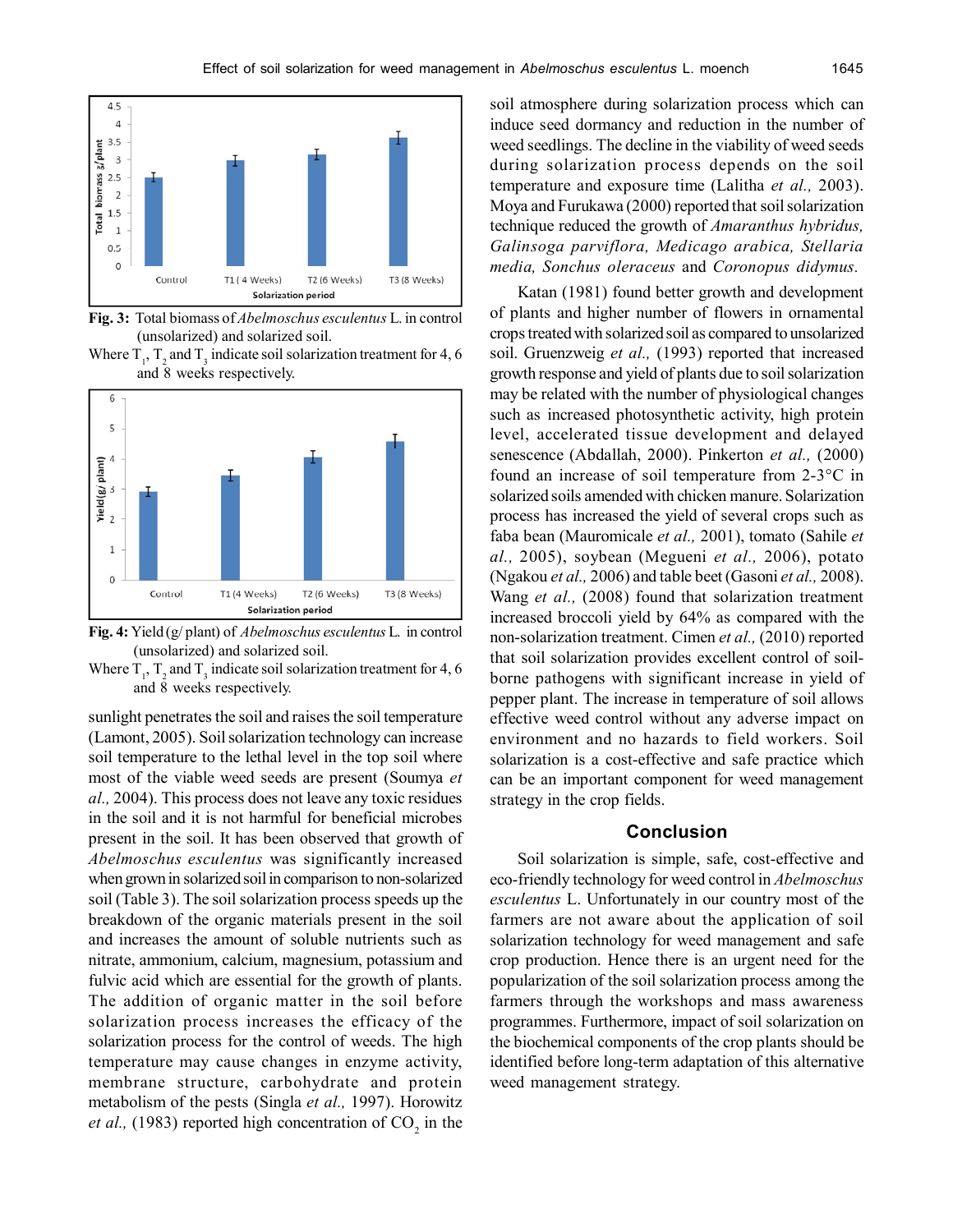# **Acknowledgement**

The author is thankful to Prof. Chanderdeep Tandon, Director, Amity Institute of Biotechnology, Amity University, Noida for offering laboratory and library facilities to carry out this study.

# **References**

- Abdallah, M.M.F. (2000). Improving vegetable transplants using soil solarization. III. Tomato (*Lycopersicon esculentum*). *Arab Univ. J. Agric. Sci., Ain. Shams Univ., Cairo*. **8(3):** 719-733.
- Akanbi, W.B., A.O. Togun, J.A. Adediran and E.A.O. Ilupeju (2010). Growth, dry matter and fruit yield components of okra under organic and inorganic sources of nutrients. *American- Eur. J. Sust. Agric.,* **4(1):** 1-13.
- Agahiu, A.E., U.E. Udensi, G. Tarawali, B.C. Okoye, R.O. Ogbuji and K.P. Baiyeri (2011). Assessment of weed management strategies and intercrop combinations on cassava yield in the middle belt of Nigeria. *African J. Agric. Res*., **6(26):** 5729-5735.
- Agarwal, A., R. Prajapati, O.P. Singh, S.K. Raza and L.K. Thakur (2015). Pesticide residue in water-a challenging task in India. *Environ. Monit. Assess*., **187:** 54.
- Anon (2013). Integrated Weed management, an introductory manual. Ministry of Agriculture, British Columbia. www.agf.gov.bc.ca./.../weedman.htm.
- Cimen, I., B. Turgay and V. Pirinc (2010). Effect of solarization and vesicular arbuscular mychorrizal on weed density and yield of lettuce (*Lactuca sativa* L.) in autumn season. *African J. Biotechnol*., **9(24):** 3520-3526.
- Cohen, O., J. Riov, J. Katan, A. Gamliel and P. Bar (2008). Reducing persistent seed banks of invasive plants by soil solarization – The case of Acacia saligna. *Weed Sci*., **56 (6):** 860-865.
- Cohen, O., A. Gamliel, J. Katan, I. Shubert, A. Guy, G. Weber and J. Riov (2019). Soil solarization based on natural soil moisture: a practical approach for reducing the seed bank of invasive plants in wetlands. *NeoBiota*., **51:** 1-18.
- Fabro, L.E. and R.C. Rhodes (1980). On farm trails on weed control in legumes. Weed science report. 1979-1980. Department of Agronomy University of Philippines, Loss Baros. College, Lagara pp. 62-66.
- Gage, K.L. and L.M. Schwartz-Lazaro (2019). Shifting the paradigm: an ecological systems approach to weed management. *Agriculture,* **9(179):** 1-17.
- Gasoni, L., N. Kahn, V. Yossen, J. Cozzi, K. Kobayashi, S. Babbit, V. Barrera and G. Zumelzú (2008). Effect of soil solarization and biocontrol agents on plant stand and yield on table beet in Córdoba (Argentina). *Crop Prot*., **27(3-5):** 337- 342.
- Ghosh, P. and A.K. Dolai (2014). Soil solarization: an ecophysiological method of weed control. *Global J. Sci. Front*

*Res.,* **14(4):** 42-44.

- Gianessi, L. and S. Sankula (2003). The value of herbicides in U.S. crop production. National Centre for food and Agricultural Policy. April 2003 Report.
- Gill, H.K. and H. Garg (2014). Pesticide: Environmental Impacts and Management Strategies, pp. 187-230. In: Pesticides-Toxic Effects. (Eds. Solenski S and Larramenday ML). Intech, Rijeka, Croatia.
- Gill, H.K., R. McSorley and D.D. Treadwell (2009). Comparative performance of different plastic films for soil solarization and weed suppression. *Hort Tech.*, **19(4):** 769-774.
- Gill, H.K., R. McSorley and G. Goyal (2013). Soil Solarization and Organic Mulches: tools for Pest Management, pp. 301-324. In: Integrated Pest Management. (Eds. Dhawan A.K., Singh B., Brar- Bhullar M. and Arora R.). Scientific Publishers, Jodhpur, India.
- Gruenzweig, J.M., H.D. Rabinowitch and J. Katan (1993). Physiological and developmental aspects of increased plant growth in solarized soils. *Ann. Appl. Biol.,* **122:** 579- 591.
- Horowitz, M., Y. Regev and G. Herzlinger (1983). Solarization for weed control. *Weed Sci. Champaign.,* **31:** 170-179.
- ISTA (2008). International Rules for Seed Testing. International Seed Testing Association. ISTA Secretariat, Switzerland.
- Iyagba, A.G., B.A. Onuegbu and A.E. IBE (2012). Growth and yield response of okra (*Abelmoschus esculentus* L. Moench) varieties to weed interference in south-eastern Nigeria. *Global J. Sci. Front Res.,* **12(7):** 23-31.
- Kapoor, R.T. (2013). Soil Solarization: Eco-friendly Technology for Farmers in Agriculture for Pest Management. 2nd *International Conference on Advances in Biological and Pharmaceutical Sciences. Sept 17-18, 2013 held at Hong Kong,* **1:**14-16.
- Katan, J. (1981). Solar heating (solarization) of soil for control of soil borne pests. *Ann. Rev. Phytopath.,* **19:** 211-236.
- Khan, B.M., M. Asif and H.N. Iqbal (2000). Agronomic economic impact of different weed control strategies in wheat. *J. Res. Sci.,* **11:** 46 - 49.
- Kostov, T. and Z. Pacanoski (2007). Weeds with major economic impact on agriculture in Republic of Macedonia. *Pak. J. Weed Sci. Res*., **13(3-4):** 227-239.
- Lalitha, B.S., H.V. Nanjappa and B.K. Ramachandrappa (2003). Effect of soil solarization on soil microbial population and the germination of weed seeds in the soil. *J. Ecol.,* **15(3):** 169-173.
- Lamont Jr, W.J. (2005). Plastics: modifying the microclimate for the production of vegetable crops. *Hort. Tech.,* **15:** 477- 481.
- Lombardo, S., A.M.G. Longo, A. Lo Monaco and G. Mauromicale (2012). The effect of soil solarization and fumigation on pests and yields in greenhouse tomatoes. *Crop Prot.,* **37:** 59-64.